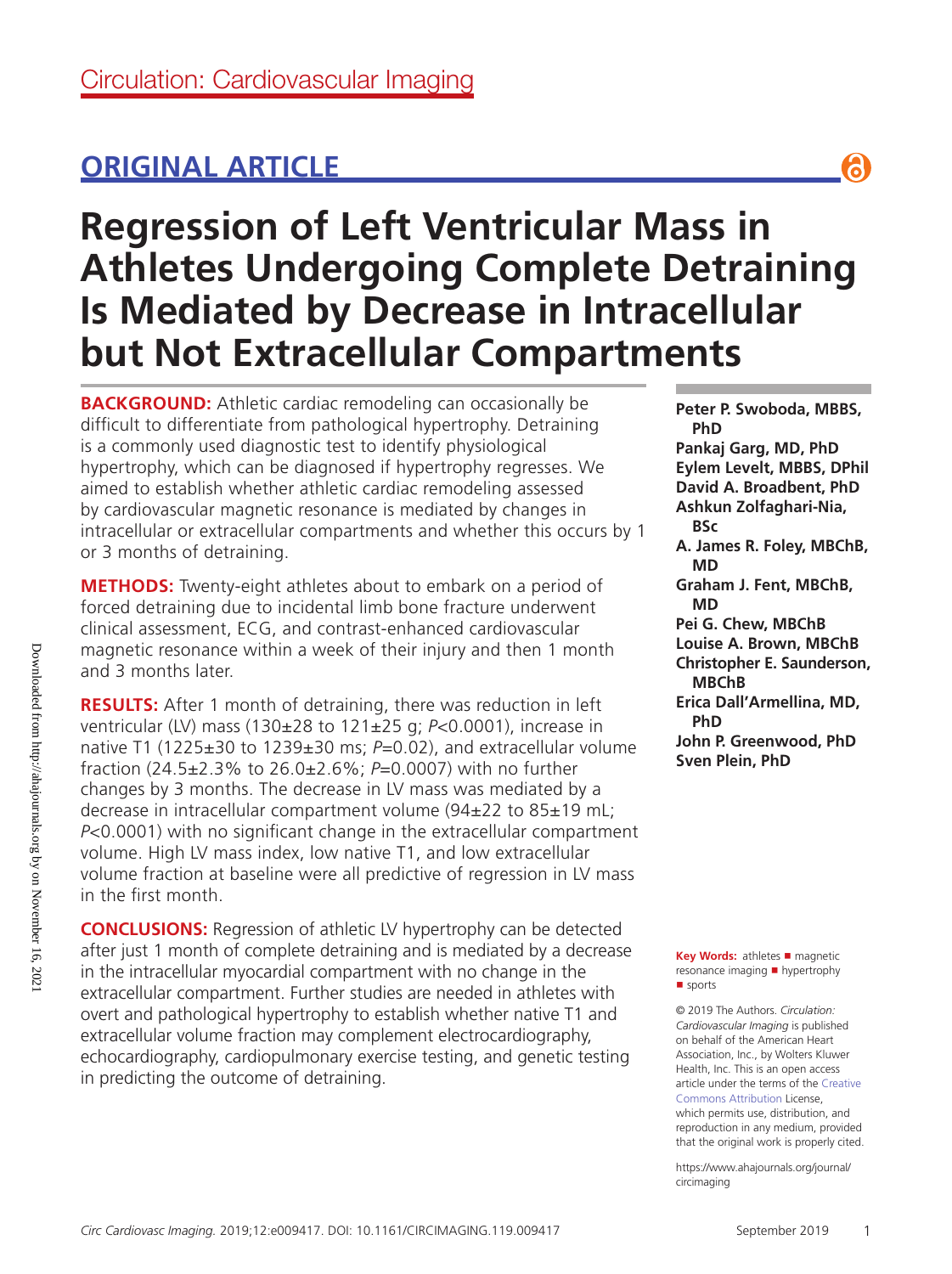## **CLINICAL PERSPECTIVE**

Regular athletic training leads to physiological cardiac adaptation, namely biventricular dilatation and left ventricular hypertrophy, sometimes termed athlete's heart. Cross-sectional studies using cardiovascular magnetic resonance T1 mapping imply that athletic left ventricular hypertrophy is mediated by an increase in the intracellular compartment (predominantly myocytes), with a relatively constant extracellular compartment (extracellular matrix and capillary vasculature). We studied athletes who were about to embark on a period of forced detraining due to incidental limb bone fracture within a week of their injury and then 1 month and 3 months later. On complete detraining, athletic left ventricular hypertrophy regressed within a month, which was mediated by decrease in the size of the cellular compartment with no change in the extracellular compartment. T1 mapping is a powerful tool to investigate mechanisms and reversibility of hypertrophy in athletes and may have a role in predicting the outcome of detraining. However, it remains to be validated in athletes with abnormal ECG and suspected cardiomyopathy.

**T**he regular training that is required to participate in competitive sport leads to physiological cardiac adaptation, namely biventricular dilatation and left ventricular (LV) hypertrophy, sometimes termed athlete's heart.<sup>1</sup> LV hypertrophy that overlaps into the pathological range is relatively rare although it does occur more commonly in participants of certain sports such as rowing and cycling and in male and black athletes.<sup>2</sup>

Cardiovascular magnetic resonance (CMR) is commonly used in the assessment of athletes with LV hypertrophy because it allows both visualization of the LV in multiple imaging planes and detection of focal scar by late gadolinium enhancement (LGE) imaging. T1 mapping by CMR has been proposed to investigate cardiac tissue characteristics in athletes. Athletes have lower cardiac extracellular volume fraction (ECV) than sedentary controls, and the fittest athletes have the lowest ECV.3,4 These cross-sectional findings imply that athletic LV hypertrophy is mediated by an increase in the intracellular compartment (predominantly myocytes), with a relatively constant extracellular compartment (extracellular matrix and capillary vasculature). Conversely, areas of hypertrophy in hypertrophic cardiomyopathy (HCM) have increased ECV, and initial data suggest that this divergent pattern might be useful to differentiate it from athlete's heart.<sup>5</sup>

Neither native T1 nor ECV has been validated histologically in athletic hypertrophy. However preclinical

models of athlete's heart have shown that increase in LV mass in exercise-trained rats is not associated with increase in collagen fraction, therefore, implying it is mediated by increase in myocyte mass.<sup>6,7</sup>

Detraining is a commonly used test to diagnose athletic remodeling, although data supporting its use are limited. After long-term cessation of training, regression of hypertrophy and dilatation occurs in 80% of athletes with cardiac dimensions outside the normal range.8 A minimum of 3 months of detraining is typically required to demonstrate regression of LV hypertrophy albeit with reduction in training rather than complete cessation.9,10 Compliance with detraining is often poor, and it is unpopular with athletes of all levels. There is, therefore, a need to improve the identification of athlete's heart by noninvasive imaging and predict the outcome of detraining.

We hypothesized that in athletes who completely stop all forms of training, regression of LV hypertrophy occurs in 1 month and is mediated by a decrease in intracellular compartment volume. We aimed to investigate whether T1 mapping findings at baseline are predictive of the cardiac consequences of detraining.

## **METHODS**

The data that support the findings of this study are available from the corresponding author on reasonable request. We prospectively recruited athletes presenting to the Emergency Department in Leeds Teaching Hospitals NHS Trust with a limb bone fracture for which they were advised to stop training for a minimum of 6 weeks. Only athletes aged 18 to 45 years who trained for >4 hours a week for >2 years were recruited. Exclusion criteria were any significant medical history, any regular medication, or self-reported use of anabolic steroids. Some athletes were able to recommence light training (fewer hours and lower intensity than preinjury levels) before their 3-month appointment, and this was not prohibited by the research team. The study was approved by the National Research Ethics Service (16/EM/0399), and all participants gave written informed consent.

Appointments occurred within a week of the injury, 1 month and 3 months later. At each appointment, athletes underwent clinical assessment, contrast-enhanced CMR, and 12-lead ECG. Twelve-lead ECG (MAC500; GE Medical Systems, Milwaukee, WI) was analyzed by 2 physicians blinded to clinical details according to international guidelines for ECG interpretation in athletes.<sup>11</sup> LV mass was estimated from ECG by the Sokolow-Lyon product, the voltage sum of the greatest S wave in  $V_{1/2}$  and R wave in  $V_{5/6}$ .<sup>12</sup> A full blood count, for measurement of hematocrit, was taken at the time of intravenous cannulation before each CMR study.

#### **CMR Acquisition**

Participants underwent CMR on a dedicated cardiovascular 3-Tesla Philips Achieva system equipped with a 32-channel coil and MultiTransmit technology. Data were acquired during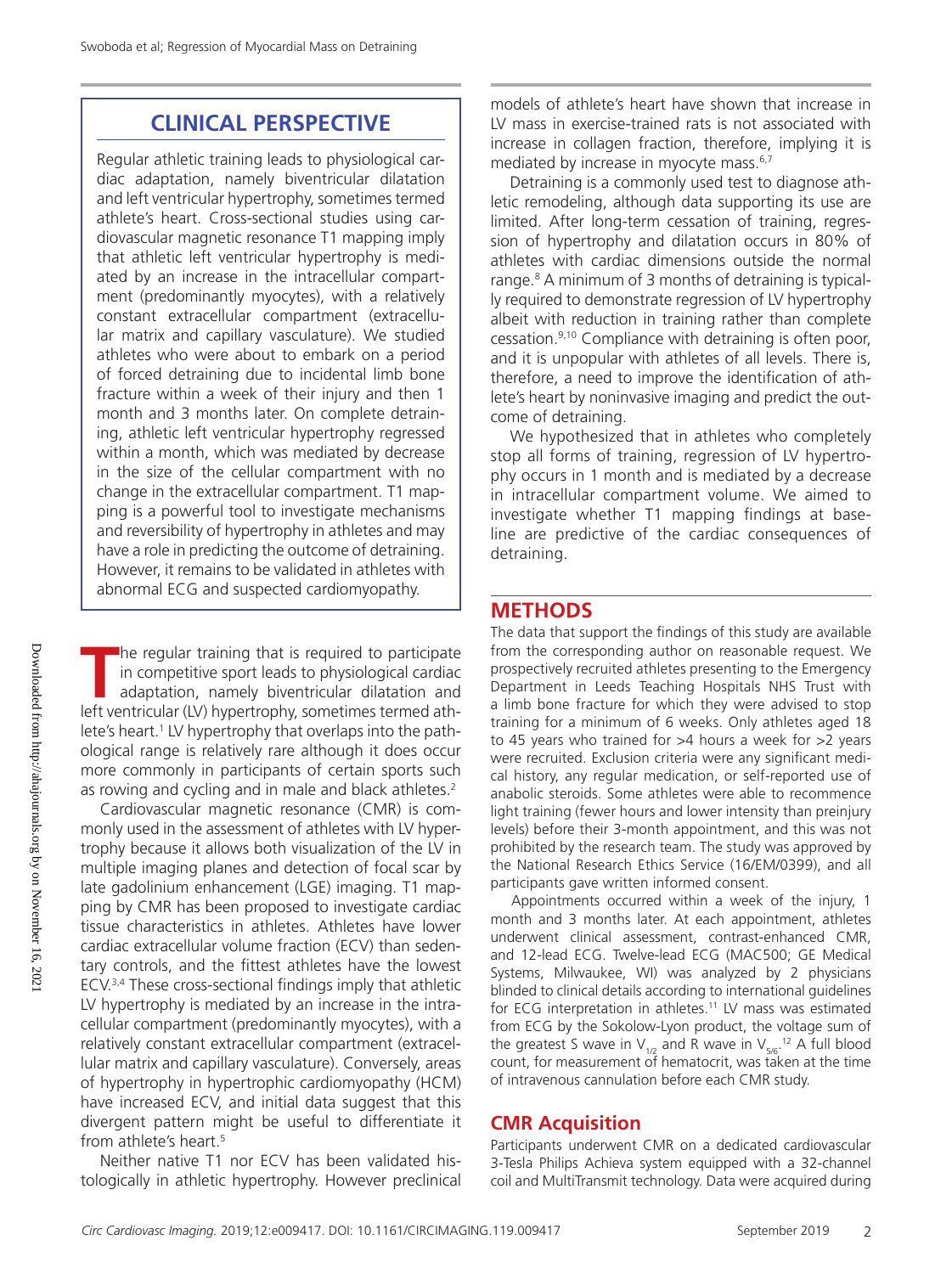breath holding at end expiration. Balanced steady-state free precession cine images covering the entire heart in the LV short axis were acquired before contrast administration (repetition time, 2.7 ms; echo time, 1.3 ms; matrix, 320×320; slice thickness, 10 mm with no gap; 30 cardiac phases).

T1 maps were acquired in 3 short-axis slices. Native T1 mapping used a breath-held modified Look-Locker inversion recovery acquisition (ECG triggered, 5 s (3 s) 3 s; single-shot, SENSE factor 2; prepulse delay, 350 ms; trigger delay set for end diastole [adaptive]; flip angle, 20°; matrix, 400×400; slice thickness, 10 mm; giving a reconstructed voxel size of 1.17×1.17 mm).

Gadobutrol (0.15 mmol/kg) was administered through an intravenous cannula with a 10-mL saline flush (Gadovist; Bayer Pharma, Berlin, Germany).

Tissue tagging by spatial modulation of magnetization (spatial resolution,  $1.51 \times 1.57 \times 10$  mm<sup>3</sup>; tag separation, 7 mm; ≥18 phases; repetition time, 5.8 ms; echo time, 3.5 ms; flip angle, 10°; typical temporal resolution, 55 ms) was acquired in the 3 short-axis slices.<sup>13</sup>

LGE in matching LV short-axis planes was performed >6 minutes after contrast administration. Typical parameters were repetition time, 3.7 ms; echo time, 2.0 ms; flip angle,  $25^{\circ}$ ; matrix, 512×512; and slice thickness, 8 mm with 2 mm gap.

Post contrast T1 mapping was performed exactly 15 minutes after last contrast injection using 4 s (3 s) 3 s (3 s) 2 s modified Look-Locker inversion recovery acquisition with identical positioning and planning to the native T1 map.

#### **CMR Analysis**

CMR data were assessed quantitatively using commercially available software blinded to detraining status (CVI42; Circle Cardiovascular Imaging, Inc, Calgary, Canada). Epicardial and endocardial borders were traced offline on the short-axis cine stack at end diastole and end systole to calculate LV and right ventricular (RV) end-diastolic volume (EDV), end-systolic volume, stroke volume, ejection fraction, and LV mass. Papillary muscles were excluded from all measurements. Indexed cardiac parameters were divided by body surface area calculated by the Mosteller equation at baseline.14 LGE imaging was analyzed visually to assess for the presence of scarring.

Pre- and postcontrast myocardial T1 values with a 3-parameter exponential fit with Look-Locker correction were measured from short-axis slices in the septum. Average measurements from the basal and mid ventricular slices were used. Data from the apical slice was not used because it was vulnerable to partial volume effects because of decreased wall thickness. ECV was calculated from native and postcontrast T1 times of myocardium and blood pool and hematocrit as reported previously.15

Intracellular compartment volume was calculated by multiplying (1−ECV)×(LV mass/1.05). Extracellular compartment volume was calculated by multiplying ECV×(LV mass/1.05).16

Tagging analysis was conducted using inTag (v1.0; CREATIS Lab, Lyon, France). Endocardial and epicardial contours were drawn on the short-axis spatial modulation of magnetization sequences using a semiautomated process as reported previously.13 Peak LV circumferential strain was measured for the 3 slices.

## **Statistical Analysis and Power Calculation**

Statistical analysis was performed using IBM SPSS Statistics 22.0 (IBM Corp, Armonk, NY). Continuous variables were expressed as mean±SD or median (interquartile range) depending on normality. Categorical variables were expressed as n (%). Paired data at baseline 1 and 1 month were compared by paired *t* test. When comparing 3 paired groups, ANOVA with repeated measures was used. *P*<0.05 was considered statistically significant.

Receiver operating characteristic analysis was used to determine the diagnostic accuracy baseline imaging parameters to predict regression of LV hypertrophy (>10 g) or cavity dilatation (>10 mL). The diagnostic accuracy is expressed as area under the curve and 95% CI. Optimal sensitivity and specificity were calculated using Youden index. Variables were combined by binary logistic regression. Areas under the curve were compared by using validated methods described by DeLong et al.<sup>17</sup>

The study was powered to detect a 7.5% decrease in indexed intracellular compartment volume after 1 month of detraining. Assuming that baseline indexed intracellular compartment volume would be comparable to low-performance athletes in our previous study, which was 47±6 mL/ m2 , a minimum sample size of 25 athletes would be required (power=0.8;  $\alpha$ =0.05).<sup>3</sup>

## **RESULTS**

Thirty-five athletes agreed to take part in the study between November 2016 and March 2018. One athlete was unable to complete the study because of claustrophobia, 1 withdrew because of possible pregnancy, and 5 withdrew consent after the first scan but before the second scan. The final cohort of 28 included 23 male and 5 female athletes with a median age of 24 (interquartile range, 21–30) years. Twenty-three athletes completed the whole protocol, with 5 athletes withdrawing after their 1-month scan because they had resumed full training. Baseline characteristics and their progression throughout the study are shown in Table 1. There were  $31\pm5$  days between the baseline and 1-month scan and  $94\pm10$  days between the baseline and 3-month scans. Athletes trained in a wide range of sports including soccer (9), rugby (5), running (4), mixed sports (4), cycling (3), hockey (1), netball (1), and triathlon (1). Before their injury, athletes trained median 7 hours per week (interquartile range, 5–9).

#### **Changes in Surface ECG**

On 1-month detraining, there was a significant decrease in the voltage of the R wave in chest lead  $\mathsf{V}_\mathsf{5}$  and the Sokolow-Lyon product, both electrical markers of LV mass (Table 2). There were no significant changes in heart rate, PR interval, or QTc.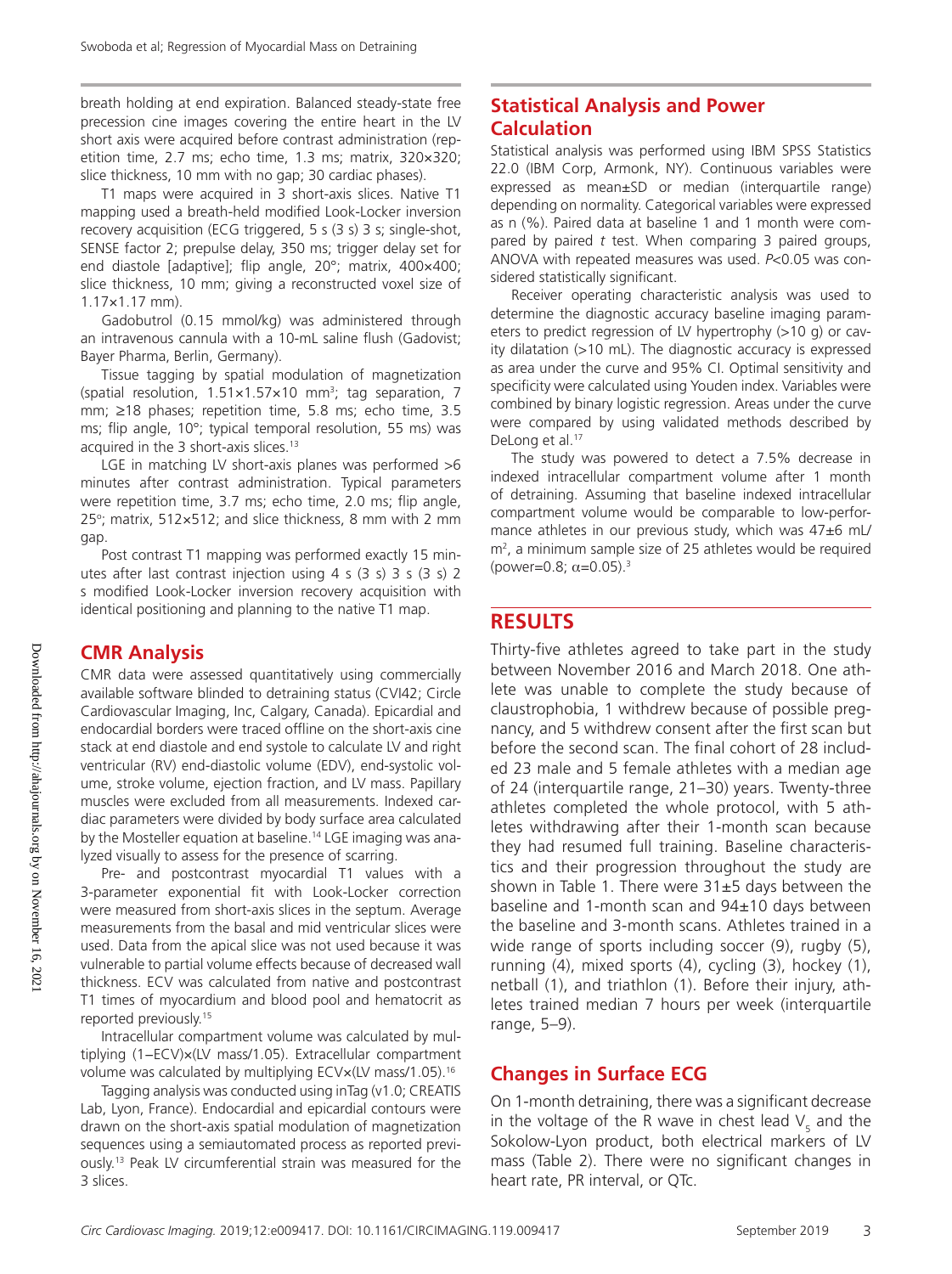|                                 | <b>Baseline</b> | 1 month<br><b>Detraining</b> | P Value vs<br><b>Baseline</b> | 3 months<br><b>Detraining</b> | P Value vs<br><b>Baseline</b> | P Value vs<br>1 month |
|---------------------------------|-----------------|------------------------------|-------------------------------|-------------------------------|-------------------------------|-----------------------|
| n                               | 28              | 28                           |                               | 23                            |                               |                       |
| Age, y                          | $24(21-30)$     |                              |                               |                               |                               |                       |
| Male sex (%)                    | 23(82)          | 23(82)                       |                               | 20 (87)                       |                               |                       |
| Height, cm                      | $177 + 8$       |                              |                               |                               |                               |                       |
| Weight, kg                      | $78 + 14$       | $77+12$                      | 0.21                          | $76 + 12$                     | 1.0                           | 1.0                   |
| Hours per week spent training   | $7(5-9)$        | $0(0-0)$                     | < 0.0001                      | $0.5(0-6)$                    | < 0.0001                      | 0.0001                |
| Heart rate                      | $65+10$         | $68 + 11$                    | 0.20                          | $62 + 9$                      | 0.19                          | 0.05                  |
| Systolic blood pressure, mm Hq  | 121 (118-131)   | 122 (114-130)                | 0.39                          | 119 (113-124)                 | 0.01                          | 0.17                  |
| Diastolic blood pressure, mm Hq | 64 (60-75)      | $65(57-72)$                  | 0.64                          | 63 (54–68)                    | 0.16                          | 0.18                  |

|  | Table 1. Clinical Characteristics of Subjects Presented as Mean±SD or Median (Interquartile Range) |  |
|--|----------------------------------------------------------------------------------------------------|--|
|--|----------------------------------------------------------------------------------------------------|--|

#### **Changes in Ventricular Morphology**

After 1 month of complete detraining, there was a 9.3 g (7%; *P*<0.0001) reduction in LV mass with no further reduction between 1 and 3 months (Figure 1; Table 3). This remained significant when indexed to baseline body surface area. In the first month, there were significant increases in native T1 and ECV (Figure 2). There was a decrease in intracellular compartment volume (8.4 mL, 9%; *P*<0.0001) with no significant change in the extracellular compartment mass (Figure 3).

After 1 month of complete detraining, there were significant comparable decreases in the EDV of both ventricles (∆LV: −8.2 mL, −4.3%, *P*=0.003; ∆RV: −7.8 mL, −4.1%, *P*=0.03). By 3 months of detraining, there was no further decrease in EDV of either ventricle (Table 3). There was no difference in these temporal changes when they were indexed to baseline body surface area. There was no significant change in LV ejection fraction throughout detraining, but there was a reduction in RV ejection fraction after 1 month because of decreased RV EDV.

No athlete had scarring detected on LGE imaging on any scan.

After 1 month of detraining, there were nonsignificant absolute increases in peak circumferential strain in all 3 levels (∆apex: 0.4%, *P*=0.61; ∆mid LV: 1.1%, *P*=0.30; ∆base: 1.4%, *P*=0.06). There were no further changes at 3 months.

## **Comparison of Those Who Had and Who Had Not Resumed Training**

Between the 1- and 3-month scan, 11 of 23 athletes were able to restart light training but were still not able to resume full training. When athletes were split according to those who had resumed light training  $(n=11)$  and those who had not (n=12), there was no difference in any LV or RV volumetric parameter, native T1, or ECV (Table I in the Data Supplement).

## **Baseline Parameters to Predict Cardiac Regression**

High LV mass index, low native T1, and low ECV at baseline were all predictive of an absolute LV mass regression in 1 month of detraining of >10 g (*P*=0.0006, 0.04, and 0.03, respectively; Table II in the Data Supplement). The difference in diagnostic accuracy between LV mass index and native T1 (*P*=0.58) or ECV (*P*=0.71) was not significant. When LV mass index was combined with either native T1 or ECV by a binary logistic model, there was an improvement in diagnostic accuracy (Table II in the Data Supplement). None of LV EDV index, native T1, or ECV were predictive of absolute LV EDV regression in 1 month of detraining of >10 mL. Only RV EDV index, but not native T1 or ECV, was predictive of absolute RV EDV regression in 1 month of detraining of >10 mL.

|                                               | <b>Baseline</b> | 1 month<br><b>Detraining</b> | P Value vs<br><b>Baseline</b> | 3 months<br><b>Detraining</b> | P Value vs<br><b>Baseline</b> | P Value vs<br>1 month |
|-----------------------------------------------|-----------------|------------------------------|-------------------------------|-------------------------------|-------------------------------|-----------------------|
| Heart rate, bpm                               | $67 + 11$       | 70±9                         | 0.17                          | $64 + 8$                      | 0.06                          | 0.05                  |
| PR interval, s                                | $145 + 21$      | $148 + 22$                   | 0.13                          | $147 + 19$                    | 0.64                          | 1.0                   |
| QTc interval, s                               | $410+19$        | $416+22$                     | 0.08                          | $409 + 21$                    | 1.0                           | 0.45                  |
| S wave V <sub>2</sub> , mV                    | $14 + 6$        | $14 + 6$                     | 0.36                          | $14 + 5$                      | 0.52                          | 1.0                   |
| R wave V <sub>c</sub> , mV                    | 16±5            | $14\pm4$                     | 0.006                         | 16±6                          | 1.0                           | 1.0                   |
| Sokolow-Lyon product, mV                      | $31\pm8$        | $29 + 8$                     | 0.01                          | 30±7                          | 0.82                          | 0.52                  |
| Incomplete right bundle<br>branch block n (%) | 5(18)           | 4(14)                        |                               | 4(17)                         |                               |                       |
| T wave inversion, n (%)                       | 1(4)            | 1(4)                         |                               | 0(0)                          |                               |                       |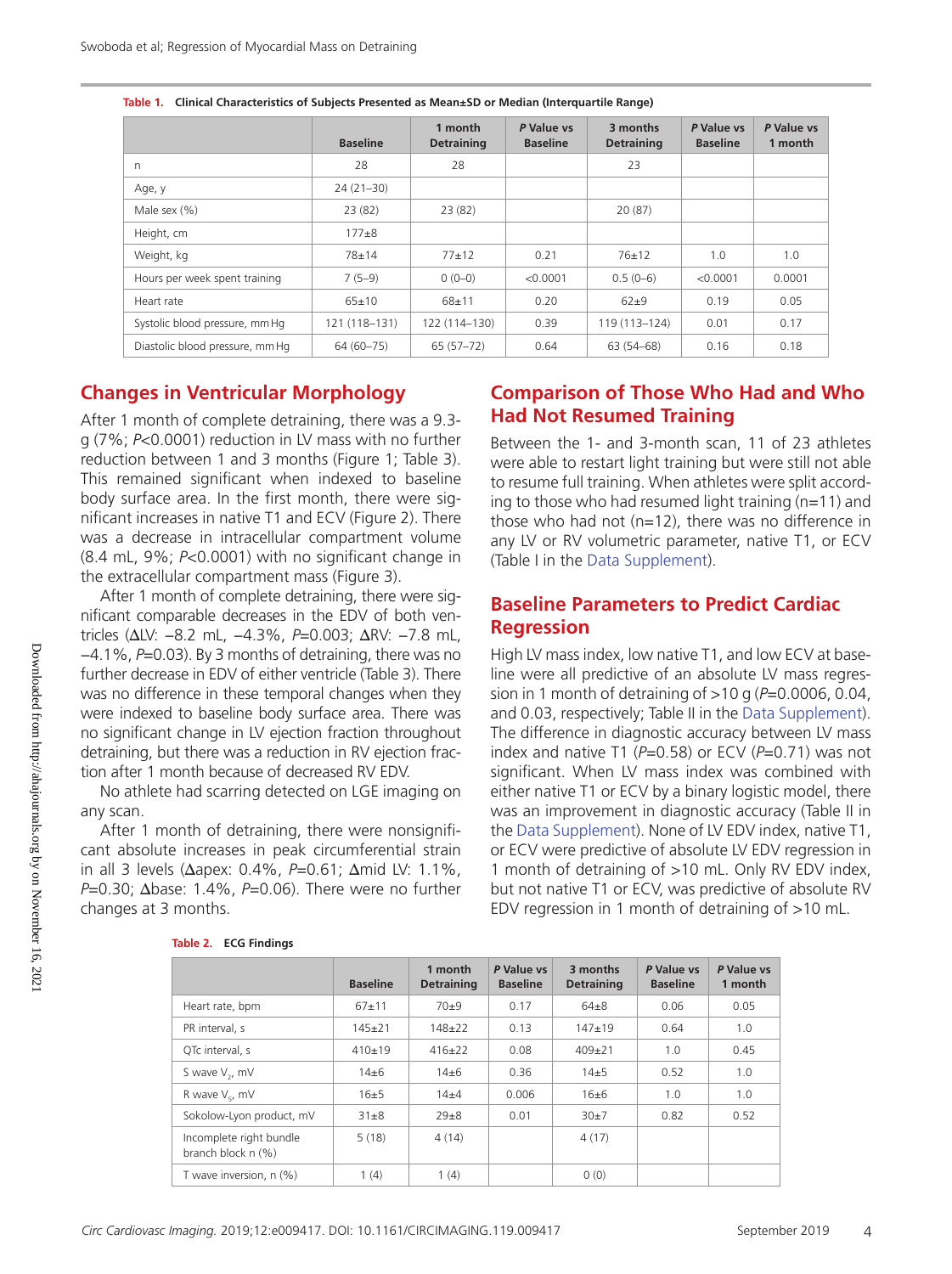

**Figure 1. Change in cardiac morphology on detraining.**

Change in left ventricular (LV) and right ventricular (RV) end-diastolic volume (EDV), end-diastolic volume index (EDVI), ejection fraction (EF), and mass after 1 and 3 months of detraining.

#### **DISCUSSION**

We have shown that in athletes after just 1 month of complete detraining, there is regression of LV mass, LV EDV, and RV EDV. There was no further regression of any measure by 3 months of detraining. The regression of LV mass is mediated by a decrease in intracellular compartment volume (predominantly cardiac myocytes) with no change in extracellular compartment volume. High baseline LV mass is the strongest predictor of regression of LV hypertrophy after 1 month of detraining. Low native T1/ECV was also predictive of LV mass regression at 1 month and may have a role in the diagnosis of athlete's heart.

#### **Insights Into the Mechanisms of Athletic Ventricular Remodeling**

We have demonstrated that regression in LV mass is mediated by a decrease in the intracellular myocardial compartment with no change in the size of extracellular compartment. Previous studies have demonstrated that

athletes have lower ECV than sedentary controls and that the fittest athletes have the lowest ECV.<sup>3,4</sup> These studies were cross-sectional and, therefore, cannot be used to attribute causality. Our present study is the first to show a longitudinal relationship between LV mass, ECV, and training, confirming the hypothesis that athletic hypertrophy is mediated by an increase in the cellular compartment.

When T1 mapping data and LV mass are combined, it is possible to dichotomize the myocardium into cellular and extracellular compartments. This pattern is particularly relevant in hypertrophic phenotypes and has been validated most comprehensively in aortic stenosis; where the derived extracellular compartment volume has a strong correlation with diffuse fibrosis on biopsy<sup>18</sup> and there is regression of both the cellular and extracellular compartments after aortic valve replacement.<sup>16</sup>

The most important differential diagnosis in the young athlete with LV hypertrophy is HCM. CMR tissue characterization has been histologically validated in HCM and can be used to detect both diffuse fibrosis (increased ECV) and replacement fibrosis (focal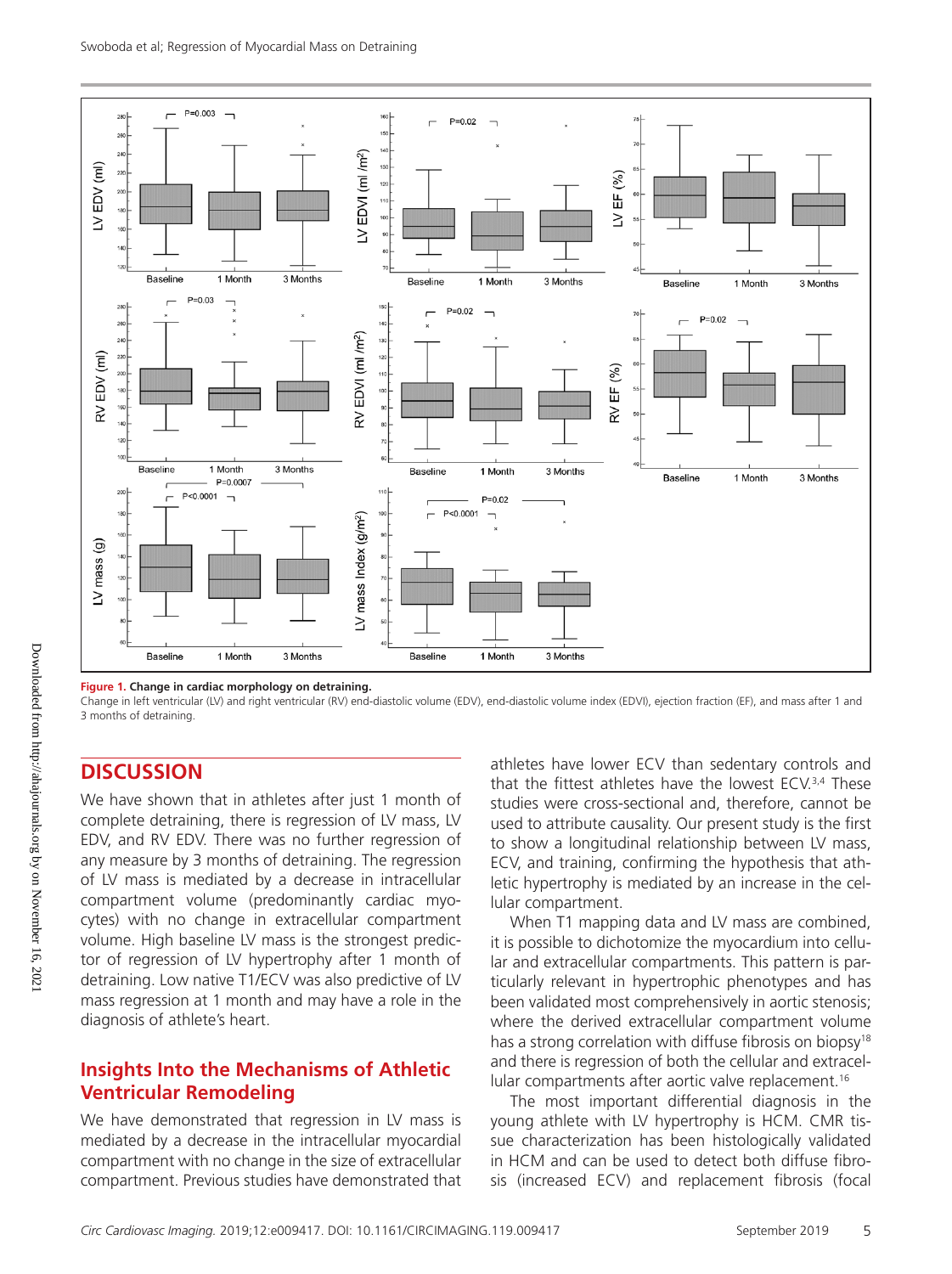|                                      | <b>Baseline</b> | 1 month<br><b>Detraining</b> | P Value vs<br><b>Baseline</b> | 3 months<br><b>Detraining</b> | P Value vs<br><b>Baseline</b> | P Value vs<br>1 month |
|--------------------------------------|-----------------|------------------------------|-------------------------------|-------------------------------|-------------------------------|-----------------------|
| LV EDV, mL                           | $190+32$        | $182 + 30$                   | 0.003                         | $188 + 35$                    | 1.0                           | 0.38                  |
| LV EDV index, mL/m <sup>2</sup>      | $98 + 13$       | $94 \pm 15$                  | 0.007                         | $98 + 17$                     | 1.0                           | 0.34                  |
| LV ESV, mL                           | $76 + 17$       | $75 + 17$                    | 0.72                          | $81 + 21$                     | 0.18                          | 0.37                  |
| LV EF, %                             | 60±5            | 59±5                         | 0.27                          | $57 + 5$                      | 0.07                          | 0.69                  |
| LV mass, q                           | $130+28$        | $121 \pm 25$                 | < 0.0001                      | $121 \pm 23$                  | 0.0007                        | 1.0                   |
| LV mass index, $q/m^2$               | 66±10           | $62 + 11$                    | 0.0005                        | $63 + 11$                     | 0.02                          | 1.0                   |
| RV EDV, mL                           | 188±39          | $181 + 35$                   | 0.03                          | 180±35                        | 0.59                          | 1.0                   |
| RV EDV index, mL/m <sup>2</sup>      | $97+17$         | $93 + 15$                    | 0.02                          | $93 + 13$                     | 0.53                          | 1.0                   |
| RV ESV, mL                           | $80 + 18$       | $81 + 15$                    | 0.76                          | $81 + 19$                     | 1.0                           | 1.0                   |
| RV EF, %                             | $57 + 6$        | 55±5                         | 0.02                          | 55±7                          | 0.51                          | 1.0                   |
| Native T1, ms                        | $1225 \pm 30$   | $1239 \pm 30$                | 0.02                          | $1228 + 47$                   | 1.0                           | 0.79                  |
| ECV, %                               | $24.5 \pm 2.3$  | $26.0 \pm 2.6$               | 0.0007                        | $25.6 \pm 2.8$                | 0.04                          | 1.0                   |
| Extracellular compartment volume, mL | 30±5            | 30±5                         | 0.49                          | 29±5                          | 1.0                           | 1.0                   |
| Intracellular compartment volume, mL | $94\pm 22$      | $85 + 19$                    | < 0.0001                      | $86 + 18$                     | 0.0002                        | 1.0                   |
| Circumferential strain: apex, %      | $12.8 + 4.5$    | $13.2 \pm 3.1$               | 0.61                          | $14.0 \pm 3.2$                | 0.57                          | 0.32                  |
| Circumferential strain: mid LV, %    | $13.4 + 4.5$    | $14.5 \pm 2.7$               | 0.30                          | $14.1 \pm 2.3$                | 1.0                           | 1.0                   |
| Circumferential strain: base, %      | $13.0 + 4.1$    | $14.4 \pm 2.6$               | 0.06                          | $14.1 \pm 2.9$                | 0.45                          | 1.0                   |

|  | Table 3. Cardiovascular Magnetic Resonance Findings |  |  |  |
|--|-----------------------------------------------------|--|--|--|
|--|-----------------------------------------------------|--|--|--|

ECV indicates extracellular volume fraction; EDV, end-diastolic volume; EF, ejection fraction; ESV, end-systolic volume; LV, left ventricle; and RV, right ventricle.

LGE).<sup>19,20</sup> High-level athletes with HCM are reported to have an altered phenotype with more prominent cavity dilatation, but replacement fibrosis is still identified in 33%.21 In HCM, focal fibrosis is progressive, and the extent of LGE increases progressively during the course of the disease.<sup>22</sup> Saberi et al<sup>23</sup> performed a study of 113 patients with HCM who were randomized to a 16-week programme of moderate-intensity exercise or standard care. They reported that exercise training led to increased exercise capacity but did not change ventricular volumes or the extent of focal fibrosis on LGE.

It would be appealing to conduct a study of detraining in high-level athletes with HCM to investigate reversibility of changes in cellular and extracellular compartments. However, in practice, such a study would be almost impossible given the small number of patients with HCM who participate in competitive sport and their low willingness to voluntarily detrain.

T1 mapping in athlete's heart has not been validated histologically. However, there are preclinical rat models of exercise-induced cardiac hypertrophy, which suggest physiological hypertrophy is not mediated by increase in myocardial collagen.<sup>6,7</sup> Benito et al<sup>24</sup> trained rats to run on a treadmill for an hour a day. After 8 weeks of training, there was an 11% increase in LV mass but no alteration in the hydoxyproline (a modified amino acid found specifically in collagen) content of the whole LV. These results are in keeping with our finding that athletic hypertrophy is mediated by preferential expansion of the intracellular compartment.

#### **Effects of Detraining on Cardiac Morphology**

Previous studies have demonstrated that the heart is highly adaptable to physical training, and cross-sectional studies have clearly demonstrated a dose-response relationship between degree of fitness (measured quantitatively by cardiopulmonary exercise test) and extent of LV and RV remodeling.<sup>25</sup> Arbab-Zadeh et al<sup>26</sup> demonstrated in a longitudinal study of 12 previously sedentary subjects when trained for endurance sport development of cardiac athletic remodeling, albeit to a lesser extent than that seen in elite athletes. They reported that in the first 3 months of training, there were significant increases in RV EDV and LV mass with increase in LV EDV by 6 months. Most of the subjects were training for the marathon, and it is not known whether these longitudinal patterns of remodeling apply to other sports or training regimes. Cardiac hypertrophy regression with detraining in our study was quicker, taking only 1 month, compared with remodeling on commencement of training, which took at least 3 months in the previous study.<sup>26</sup> Although it should be noted that the previous study did not conduct imaging at 1 month and participants in both studies conducted different sports with different baseline fitness.

The evidence of regression of athletic ventricular remodeling with detraining largely predates CMR, and studies were conducted by echocardiography. Maron et al<sup>9</sup> reported that LV mass measured by echocardiog-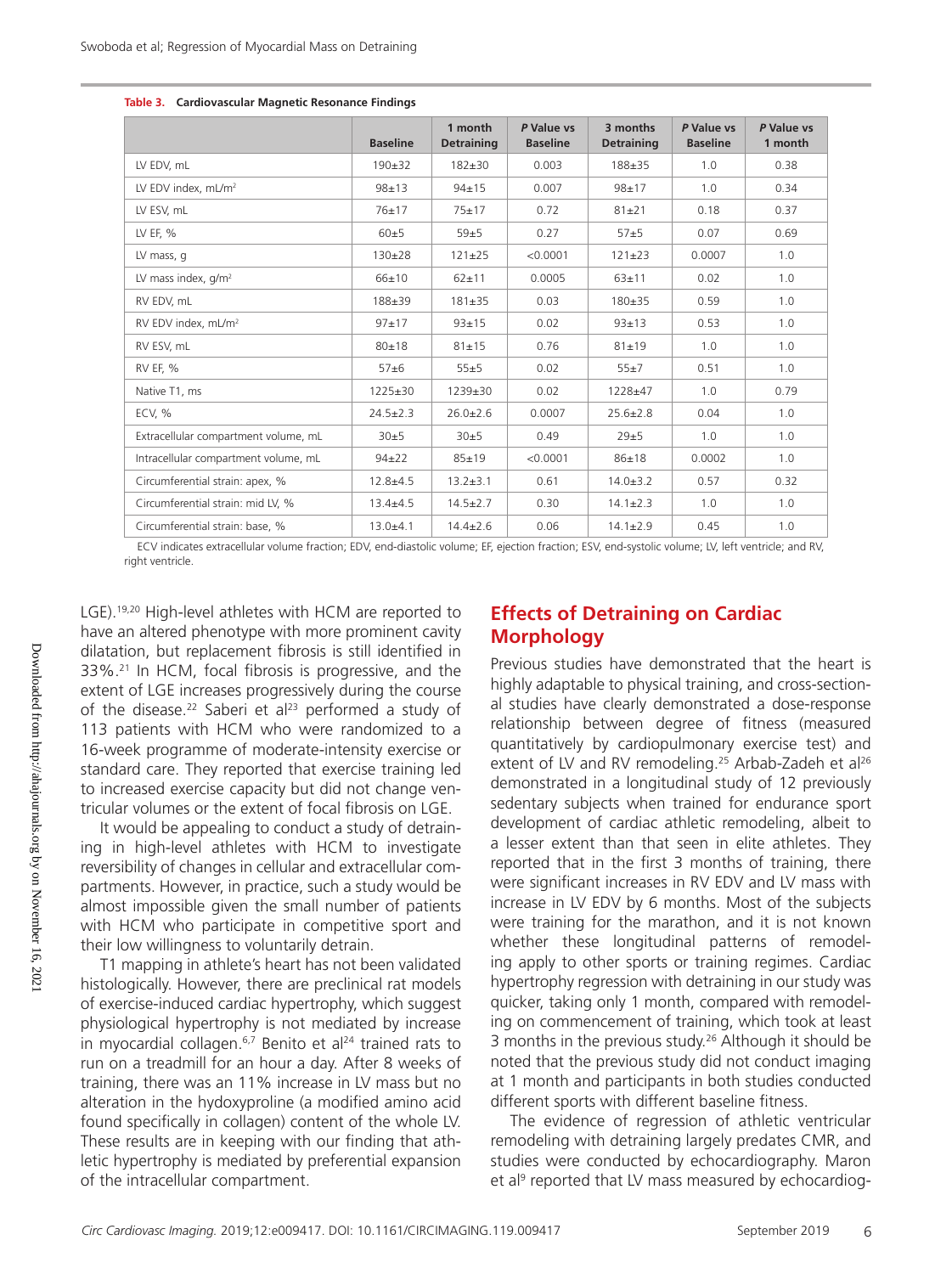

**Figure 2. Native T1 and extracellular volume (ECV) fraction maps before and after 1 month of detraining.** Native T1 (above) and ECV (below) maps from a rugby player before and after 1 month of detraining. During this period, native T1 increased from 1160 to 1213 ms, ECV increased from 19.5% to 23.3%, and left ventricular mass decreased from 186 to 164 g.

raphy in 6 Olympic rowers/canoeists decreased by 75 g (24%) in a voluntary period (mean, 13 weeks) of detraining following the 1988 Seoul Olympic Games. Weiner et al<sup>10</sup> reported a significant regression in LV mass of 4 college American Football players with LV hypertrophy after 3 months of voluntary detraining that returned to pretraining level by 6 months. In a cohort of 40 Olympians, Pellicia et al<sup>s</sup> reported a 28% reduction in LV mass after long-term detraining (1–13 years). These studies included athletes with LV hypertrophy at baseline (>12 mm interventricular septum) and included athletes at the pinnacle of fitness. The LV hypertrophy was more pronounced in these studies than ours, reflecting the fitness of the athletes studied. The extent of LV mass regression was, therefore, greater (24%–28% versus 7%). These studies defined detraining as reduction in exercise intensity rather than complete cessation, perhaps explaining why regression of LV mass not reported until 3 months.

Pedlar et al<sup>27</sup> performed echocardiography in 21 amateur runners after an 18-week training programme and then after 4 and 8 weeks when participants were limited to <2 hours of training a week. Similar to our findings, they reported a 10.4% reduction in LV mass after 4 weeks with no change in LV EDV even 8 weeks post-race.

The finding of early regression of LV mass is not unique to athletes and has been reported in by CMR in healthy individuals (n=5) after 6 weeks of complete voluntary bed rest $28$  and by echocardiography in astronauts  $(n=38)$  immediately after a 9- to 16-day spaceflight.<sup>29</sup>

The mean LV mass in the present study  $(130\pm28 \text{ q})$ was comparable to low-performance male athletes in our previous study ( $129±17$  g) who had a mean  $VO_{2max}$  of 60±8 mL/kg per min. If we had been able to recruit higher performance athletes with higher LV mass at baseline, we may have been able to detect a further decrease in LV mass between 1 and 3 months. An alternative explanation is that the pattern of regression reflects the nature of detraining. Athletes were most incapacitated immediately after their fracture leading to most regression in this period. Throughout the subsequent recovery, the levels of physical activity gradually increased affecting the regression response.

Using the same CMR tagging methodology, we have previously shown that athletes have lower peak circumferential strain than sedentary controls.13 In the

Downloaded from http://ahajournals.org by on November 16, 2021

Downloaded from http://ahajournals.org by on November 16, 202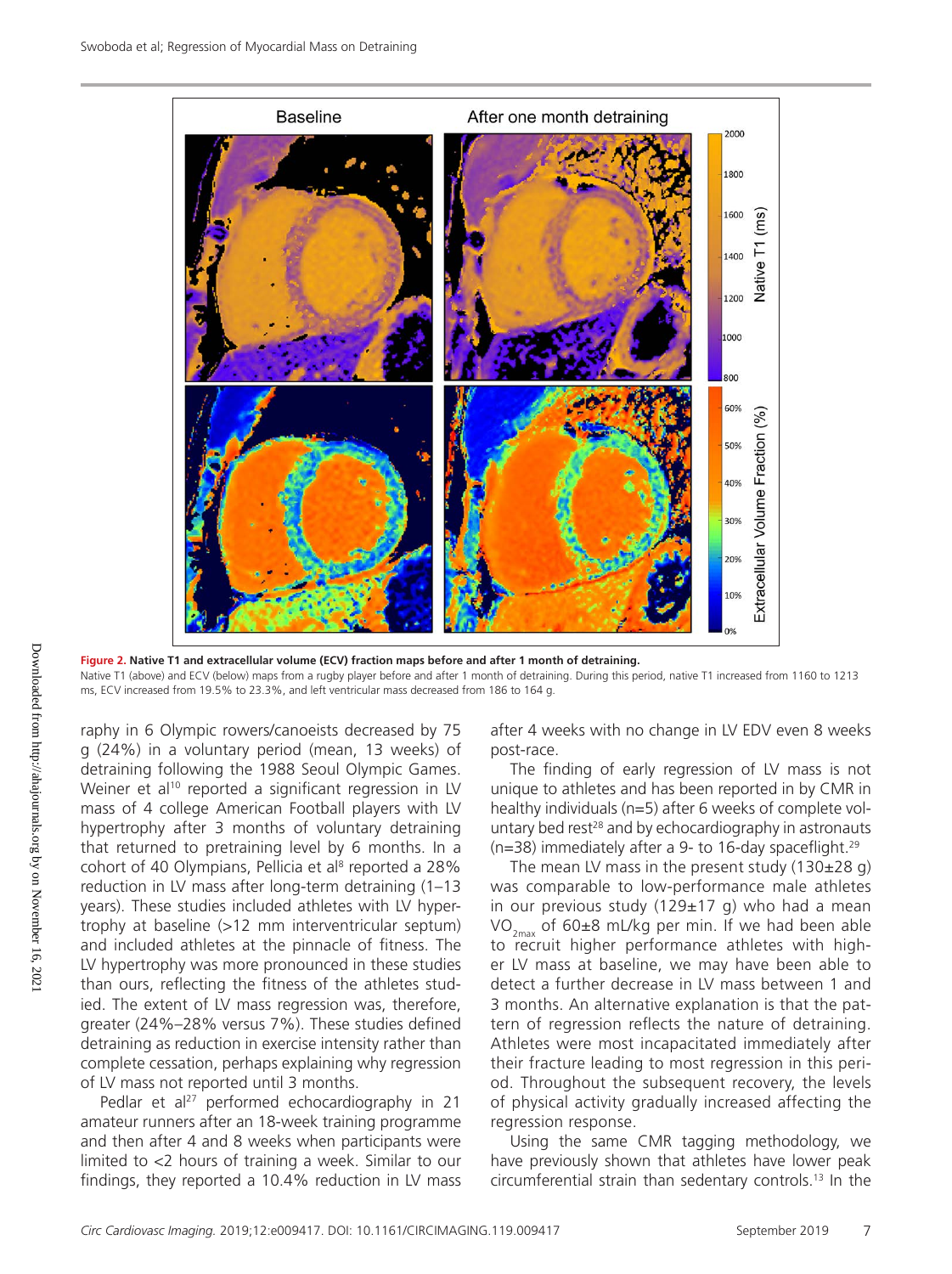



compartments at baseline and then after 1 and 3 months of detraining.

current study, we found that in all 3 levels, there was a no significant increase in strain on detraining, despite significant decreases in LV mass and intracellular compartment in the same period.

## **Limitations**

In this study, we relied on self-reported abstinence from training, and it is, therefore, possible that athletes performed training that was not reported to the research team. We have not conducted an objective assessment of fitness using cardiopulmonary exercise test, but this was not possible because of the nature of the participants' injuries. Athletes in this study participated in a range of sports giving different patterns of athletic remodeling at baseline. We did not collect data on nonsteroidal anti-inflammatory use, which may have caused fluid retention and altered the myocardial extracellular compartment. We have not studied athletes with an abnormal ECG, overt LV hypertrophy (12–15 mm), or cardiomyopathy, and patterns of regression in these groups remain to be established.

T1 mapping has only been validated histologically in disease and is difficult to validate in athlete's heart. Native T1 (and less so ECV) varies by field strength, manufacturer, and pulse sequence. At present, it is recommended that normal values specific to the scanner and acquisition protocol are used to determine ECV in the athlete with unexplained LV hypertrophy.<sup>30</sup>

## **Conclusions**

Regression of athletic LV hypertrophy can be detected after just 1 month of complete detraining and is mediated by a decrease in the intracellular myocardial compartment with no change in the extracellular compartment. Further studies are needed in athletes with overt and pathological hypertrophy to establish whether native T1 and ECV may complement electrocardiography, echocardiography, cardiopulmonary exercise testing, and genetic testing in predicting the outcome of detraining.

#### **ARTICLE INFORMATION**

Received May 16, 2019; accepted July 22, 2019.

The Data Supplement is available at https://www.ahajournals.org/doi/ suppl/10.1161/CIRCIMAGING.119.009417.

#### **Correspondence**

Peter P. Swoboda, MBBS, PhD, Division of Biomedical Imaging, Multidisciplinary Cardiovascular Research Centre, Leeds Institute of Cardiovascular and Metabolic Medicine, University of Leeds, Leeds LS2 9JT, United Kingdom. Email [p.swoboda@leeds.ac.uk](mailto:p.swoboda@leeds.ac.uk)

#### **Affiliations**

Department of Cardiovascular Imaging Science, Leeds Institute of Cardiovascular and Metabolic Medicine, University of Leeds, United Kingdom (P.P.S., P.G., E.L., D.A.B., A.Z.-N., A.J.R.F., G.J.F., P.G.C., L.A.B., C.E.S., E.D., J.P.G., S.P.). Medical Physics and Engineering, Leeds Teaching Hospitals NHS Trust, United Kingdom (D.A.B.).

#### **Acknowledgments**

We thank Gavin Bainbridge, Caroline Richmond, Lisa Lewis, Margaret Saysell (cardiovascular magnetic resonance [CMR] radiographers), Fiona Richards, Hannah Newman, and Petra Bijsterveld (CMR clinical research nurses) for their assistance.

#### **Sources of Funding**

This work is supported by an Academy of Medical Sciences Starter Grant awarded to Dr Swoboda and the National Institute Health Research (NIHR) Leeds Clinical Research Facility. The views expressed are those of the authors and not necessarily those of the NHS, NIHR, or the Department of Health. Dr Dall'Armellina is a British Heart Foundation Intermediate Clinical Research Fellow.